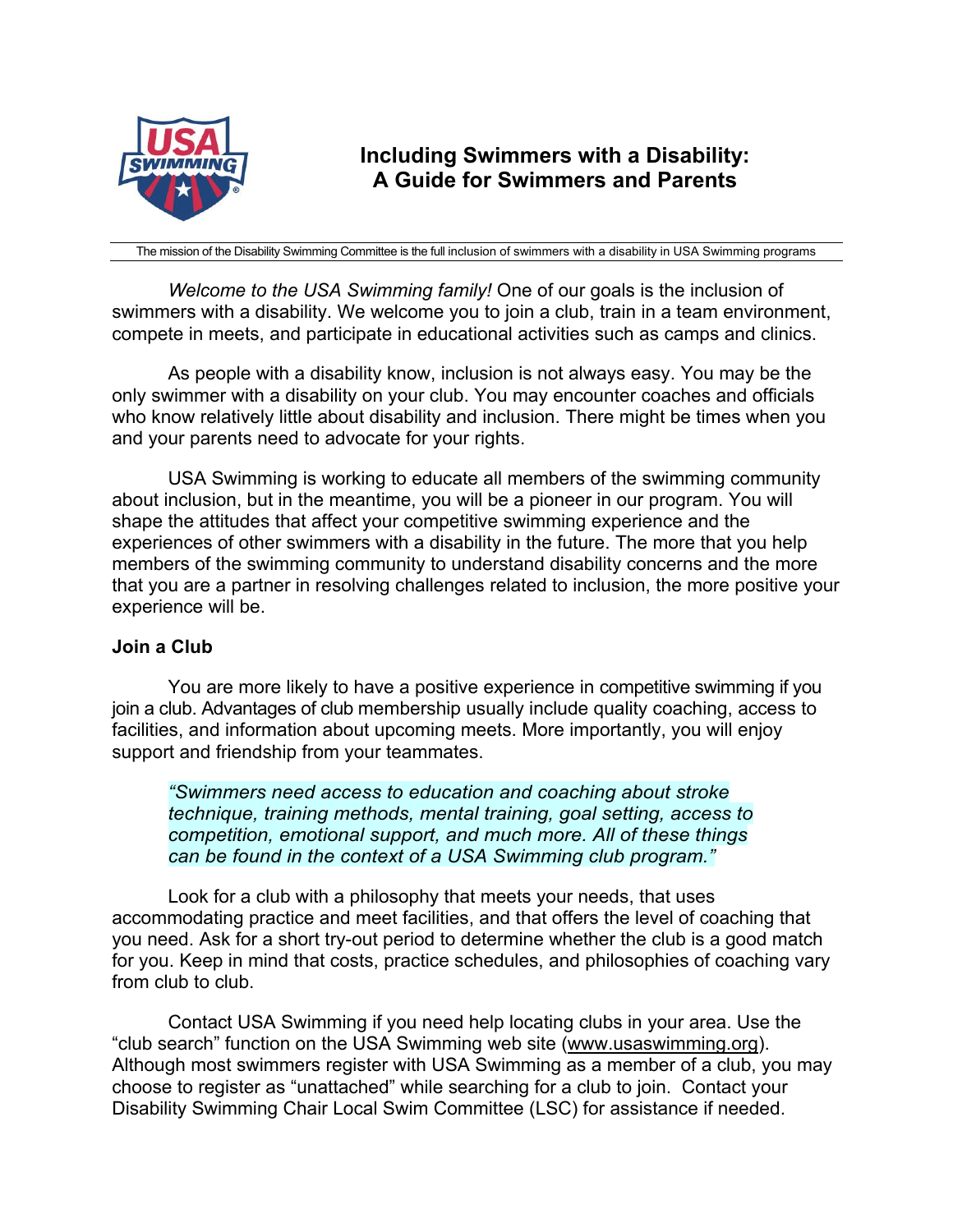#### **Benefit from Organized Swimming Practices**

*Communicate with your coach about your abilities and limitations*. There are no textbook answers about coaching swimmers with a disability, so you and your coach will need to be creative in determining the best stroke techniques, conditioning methods, race strategies, or mental training techniques for you. Be sure that the coach knows about your goals in competitive swimming, especially if those goals involve qualifying for disability-specific competitions such as the Paralympic Games or the Deaflympics. Expect to receive the same quality of coaching and the same level of attention as other swimmers. Recognize that all swimmers must earn the coach's respect by demonstrating a good work ethic in practice, competing in meets, supporting their teammates, and helping out when needed.



# *"I swim and earn people's respect by trying hard. After a while, people see me for who I am, and fitting in doesn't seem to be a problem at all. When you are in the water, your disability seems to disappear."*

*Become a valued member of the team*. Make friends and earn respect by showing interest in your teammates, supporting and cheering for other swimmers, working hard in practice, helping other swimmers, following team policies, swimming your best in meets, and contributing to team activities.

 *"I feel I am valued because value isn't measured in the awards you win or how fast you are. Value is determined by your work ethic, attitude, and the interest you show in others and they show in you. Every person's individual personalities and characteristics go into forming the team, and you can either add or detract from the group. I feel I add."* 

*Learn workout etiquette*. Some swimmers are slower than their teammates. They can become "speed bumps" in practice if they don't learn how to circle swim, pass and be passed, and clear the path at turns and finishes. If you have limited ability to push-off the walls, ask your coach to adjust send-off intervals so that you have enough time to start the set and turn without colliding with other swimmers in your lane. Some swimmers with a disability require accommodations such as gym mats to facilitate transfers, physical assistance getting in and out of the pool, tappers who warn the swimmer of an impending turn or finish, or alternate methods of communicating instructions. Work with your coach and other club members to provide the disability accommodations that you need. Recognize the club's limitations with respect to financial and personnel resources, and acknowledge their efforts in regards to inclusion.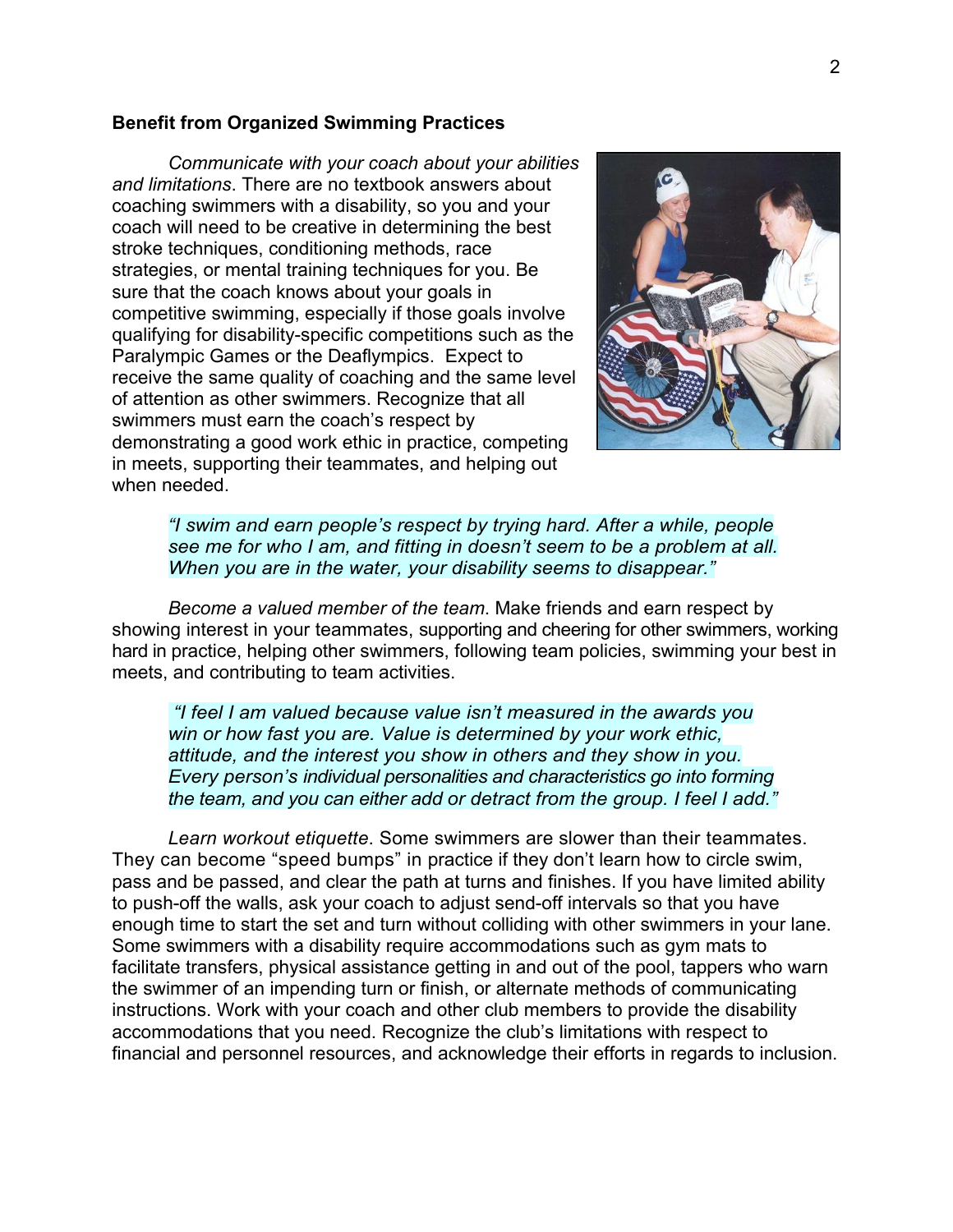*Collaborate with your team and coach with respect to disability accommodations*. You are the expert at what works best for you! Consider common-sense, low-cost alternatives whenever possible, and provide your own accommodations when feasible – be part of the solution! If you have questions regarding your specific rights and obligations regarding the applicability of the Americans with Disabilities Act (ADA), please consult the ADA home page (http://www.ada.gov).

#### **Meets and Competition**

You are welcome and encouraged to compete at USA Swimming meets. Your coach can provide advice about the most appropriate meets to enter. You and your coach should also discuss any disability accommodations that you may need, giving consideration to ways in which your disability does or does not affect your ability to comply with swimming rules, the need to be fair to other swimmers, and the time constraints associated with swim meets. If you conclude that accommodations are necessary, follow these guidelines from Article 105 of the USA Swimming rule book when making your requests to the meet director or meet referee.

- The coach or swimmer should contact the meet management to request disability accommodations that are needed at the swimming meet facility. Examples could include preferred parking, wheelchair seating, use of a service animal, additional strobe light, etc. It is courteous to make this request at the time entries are submitted, giving plenty of notice to the meet management to accommodate your request.
- In addition, the coach or swimmer should speak with the meet referee before the competition to provide a concise description of the athlete's disability and to request appropriate rule modifications or disability accommodations related to the actual competition. Possibilities include, but are not limited to, special seeding, extra time getting set at the start of a race, hand signals at the start, or personal assistants who help with tasks such as entry and exit from the pool, tapping (for the swimmers with vision loss), personal care, or interpreting. Personal assistants: (a) are not required to be members of USA Swimming; (b) do not have the benefit of USA Swimming general liability or excess accident insurance unless they are members of USA Swimming; (c) may not coach unless registered as coach members; and (d) must not interfere with meet operations.

Develop a personal strategy for determining your success at meets. You will be swimming against same-aged swimmers who do not have a disability at USA Swimming meets. Please don't expect special events for swimmers with a disability or consideration of disability classifications. Celebrate personal best times. Share your goals with your coach and teammates so that they can encourage and celebrate with you.

*"Race the clock and not the other swimmers. Don't become discouraged if you come in last. Always try to improve on your personal best times and race against yourself!"*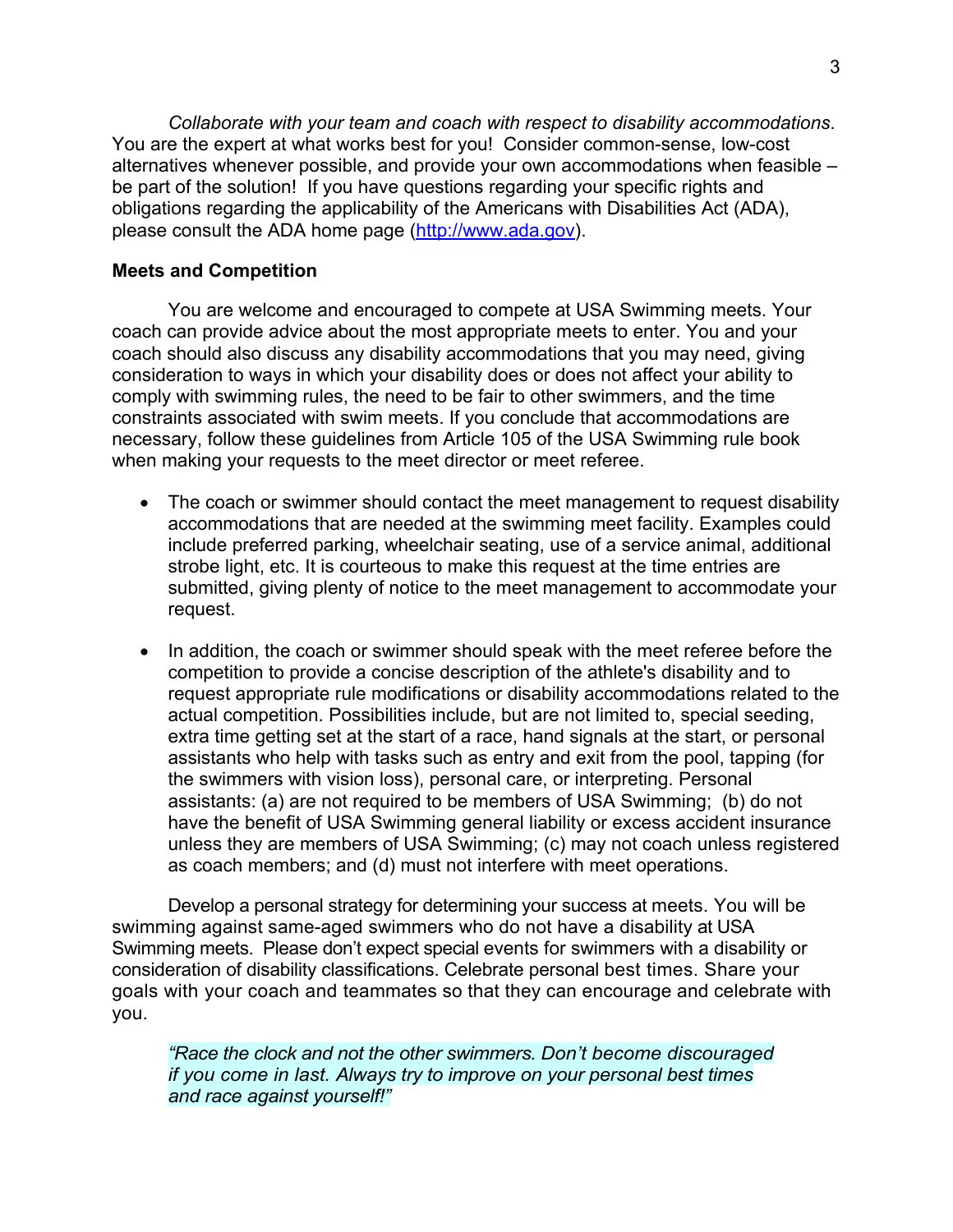Expect to be judged according to the USA Swimming rules – the officials shouldn't "bend the rules" because you have a disability. The meet referee and deck officials are empowered to consider your disability when applying the rules (see Article 105 of the rule book). However, they are not prepared to give special consideration to the disability classifications used in major national and international disability specific meets. Recognize that some officials are inexperienced when judging swimmers with a disability. If you and/or your coach feel that an inappropriate disqualification was made given your disability, then your coach should discuss this with the meet referee. Remember that we are all learning together.

# **National and International Competition**

Many swimmers with a disability compete in both "regular" and specific disability meets. They enjoy swimming in local USA Swimming meets because they can test themselves against skilled swimmers who do not have disabilities and they can participate with their friends and teammates.

Disability-specific meets provide an opportunity to compete against other swimmers who have similar abilities and disability classifications. Equitable and fair competition is the goal at these events. Other advantages of these meets include greater opportunities for awards and recognition, as well as the chance to qualify for international teams. Major disability-specific competitions include the following:





• The *U.S. Paralympics CAN-AM Championships*. U.S. Paralympics is a division of the U.S. Olympic Committee that offers elite level competition for athletes with physical disability or vision impairment. U.S. Paralympics Swimming and Swimming Canada's Paralympic program collaborate to host two championship meets each year that alternate between U.S. and Canadian locations. These meets are contested in a 50 meter facility. Participation requires International Paralympic Committee (IPC) classification and achievement of established time standards that vary according to classification. These standards must be achieved at legitimate competitions. More information can be found at http://usparalympics.org.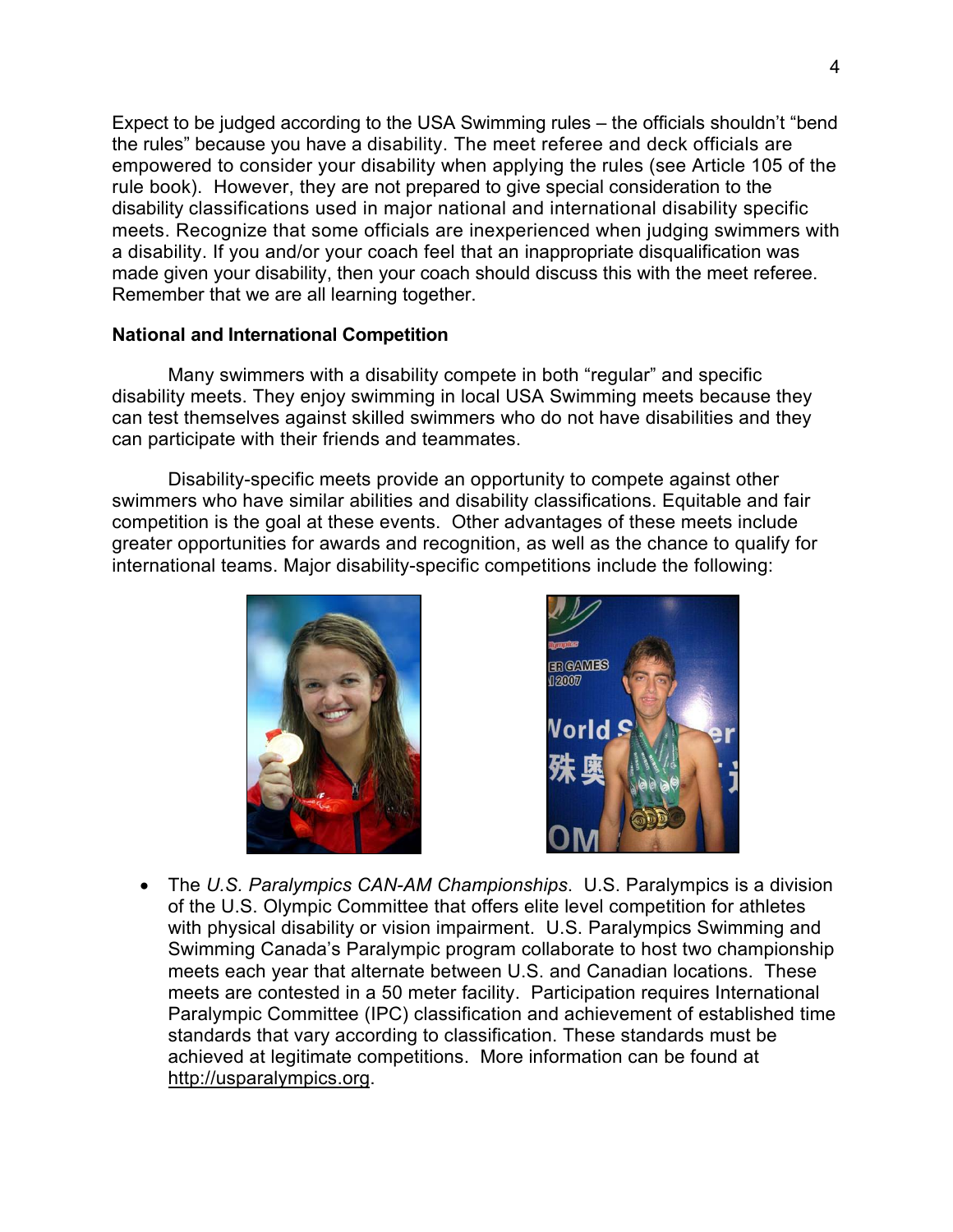- *Paralympic Games*. The "*Para"lympic Games* is the "parallel" sporting event to the "O"lympic Games for athletes with a disability. It is the ultimate competition goal for swimmers with physical disability or vision impairment. The Paralympic Games are held once every four years immediately following Olympic Games, utilizing the same facilities and competition venues. Swimmers qualify for Team USA through their performances at the U.S. Paralympics Trials Meet (see above for U.S. Paralympics info). Consult the International Paralympic Committee web site (www.paralympic.org) for more information about the Paralympic Games.
- *Deaflympics*. The *Deaflympics* is the highest level of competition for swimmers who are deaf and hard of hearing. They are held once every four years in the year following the Olympic Games (odd numbered years). Swimmers qualify for the USA team through their performances at designated competitions. Participation requires membership in USA Deaf Sports Federation and U.S. Deaf Swimming. Swimmers are required to compete at the Deaf Trials event and submit best times for consideration for selection to the National Team. Consult the Deaflympics web site (www.deaflympics.com) and the USA Deaf Sports Federation (www.usdeafsports.org) for more information.
- *Special Olympics World Games*. The Special Olympics World Summer Games are conducted every four years in the years prior to Olympic Games. The Games celebrate and recognize the achievements of athletes with cognitive disabilities from throughout the world. Participating swimmers are nominated by their national Special Olympics organizations using criteria such as swimming performances, ability to manage a lengthy trip under the supervision of coaches rather than parents, and history of participation in the Special Olympics program. Consult the Special Olympics International web site (www.specialolympics.org) for more information about the World Summer Games, and consult your area or state Special Olympics office to learn more about selection criteria.
- *Down Syndrome World Swimming Championships*. The Down Syndrome International Swimming Organization (www.dsiso.org) conducts world championship swimming meets every two years. Eligibility consists of qualifying time standards, as well as medical proof that the swimmer does indeed have Down syndrome.

## **Hints for Parents**

When asked about factors that contribute to their accomplishments, successful swimmers typically give credit to the love and support they receive from their parents. Parents, in turn, recognize the importance of providing support without compromising the swimmer's efforts to become independent, and without giving coaching-type advice. Here are some suggestions from parents of successful swimmers.

*Allow your child to be an athlete*. Athletes are judged on ability, not disability. They need opportunities to succeed and fail, to challenge their bodies to perform, to develop sportsmanship, and to build positive relationships with their teammates.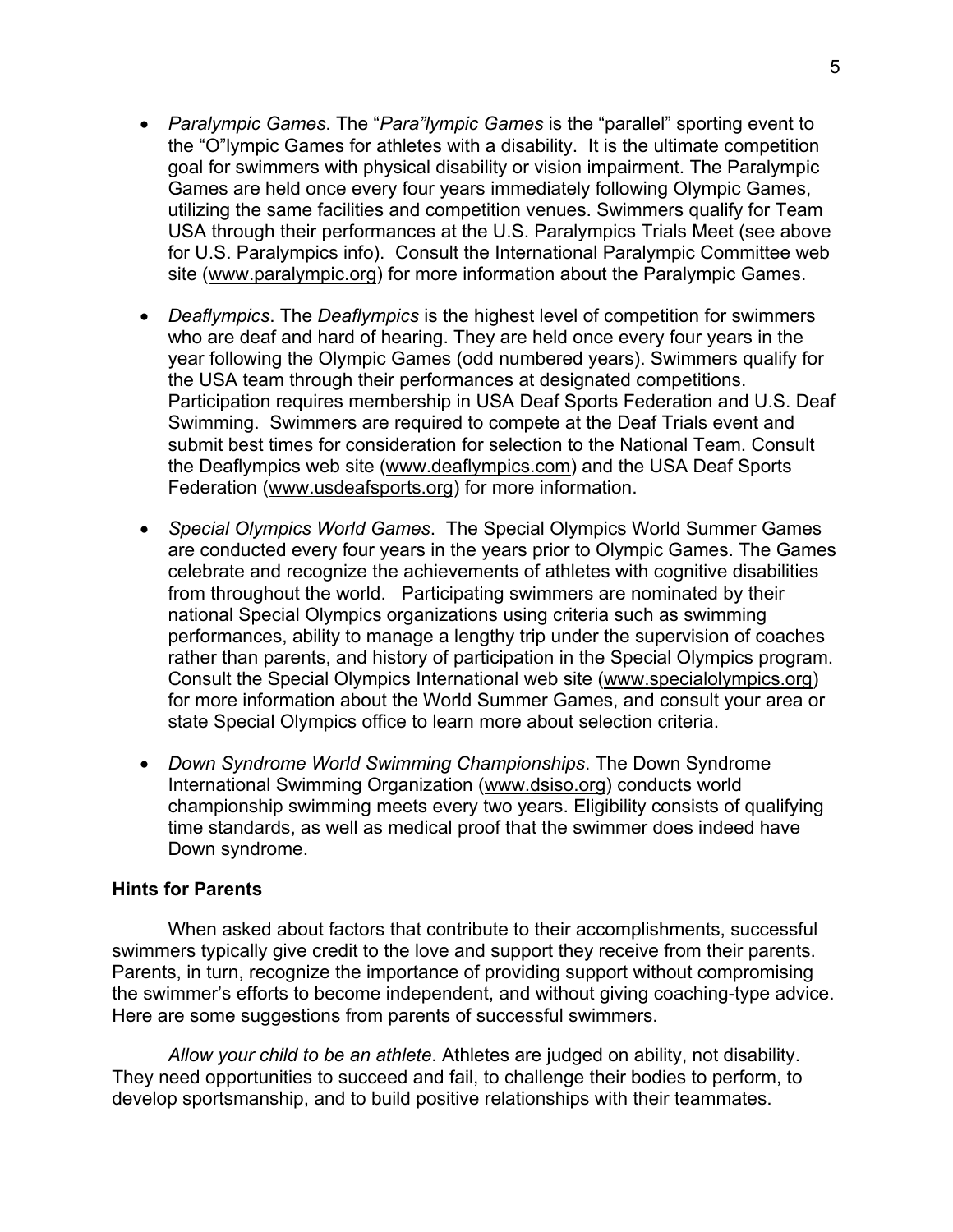Athletes gain confidence and self esteem from their successes, especially when they can attribute success to their own efforts. Allow your child to take risks and to be as independent as possible.

## *"Don't question your child's ability. Be positive and your child will be positive as well. Help create a fun and challenging environment."*

*Respect your swimmer's coach*. The coach should make decisions about the methods, frequency, and intensity of training, and the coach should be responsible for giving advice about stroke technique. Help your child to value the coach's expertise.

*Talk with the coach about the best way to help your child*. Remember, you are the expert regarding your child's disability, day-to-day functional abilities and the need for accommodations. Discuss your child's needs for disability accommodations at practices and meets, possible ways of increasing independence as the athlete gets older or becomes more skilled, and ways in which you are willing to assist this process.

### *"Let go. Let your child be as independent as he or she can be. Let the coach be in charge."*

*Contribute to your child's team*. Help out with team activities and volunteer your services at meets.

*Advocate for your child when necessary*. Learn about guidelines for officiating swimmers with a disability from Article 105 in the USA Swimming rule book and about Local Swimming Committee (LSC) policies related to inclusion in meets. Work with your swimmer's coach to help educate others in the swimming community who might not be aware of these rules and policies. Everyone benefits from education!

*"Realize that it is normal for people to have questions, even if they seem dumb or repetitive. Parents can best facilitate inclusion by being patient and helping educate others. Through education we all gain acceptance and understanding."* 

# **Conclusion**

Swimmers with a disability who participate in USA Swimming programs experience the same benefits as their able-bodied peers. These include better overall health, improved stroke technique, better training and conditioning, faster times, more friendships, opportunities to travel and compete, recognition for accomplishments, improved self esteem, and confidence that they can be the best swimmers they could possibly be. We welcome you to share in these benefits and to help make inclusion a reality in all aspects of USA Swimming.

*"I've tried many things ... I haven't found the thing that's stole my heart like swimming has."*